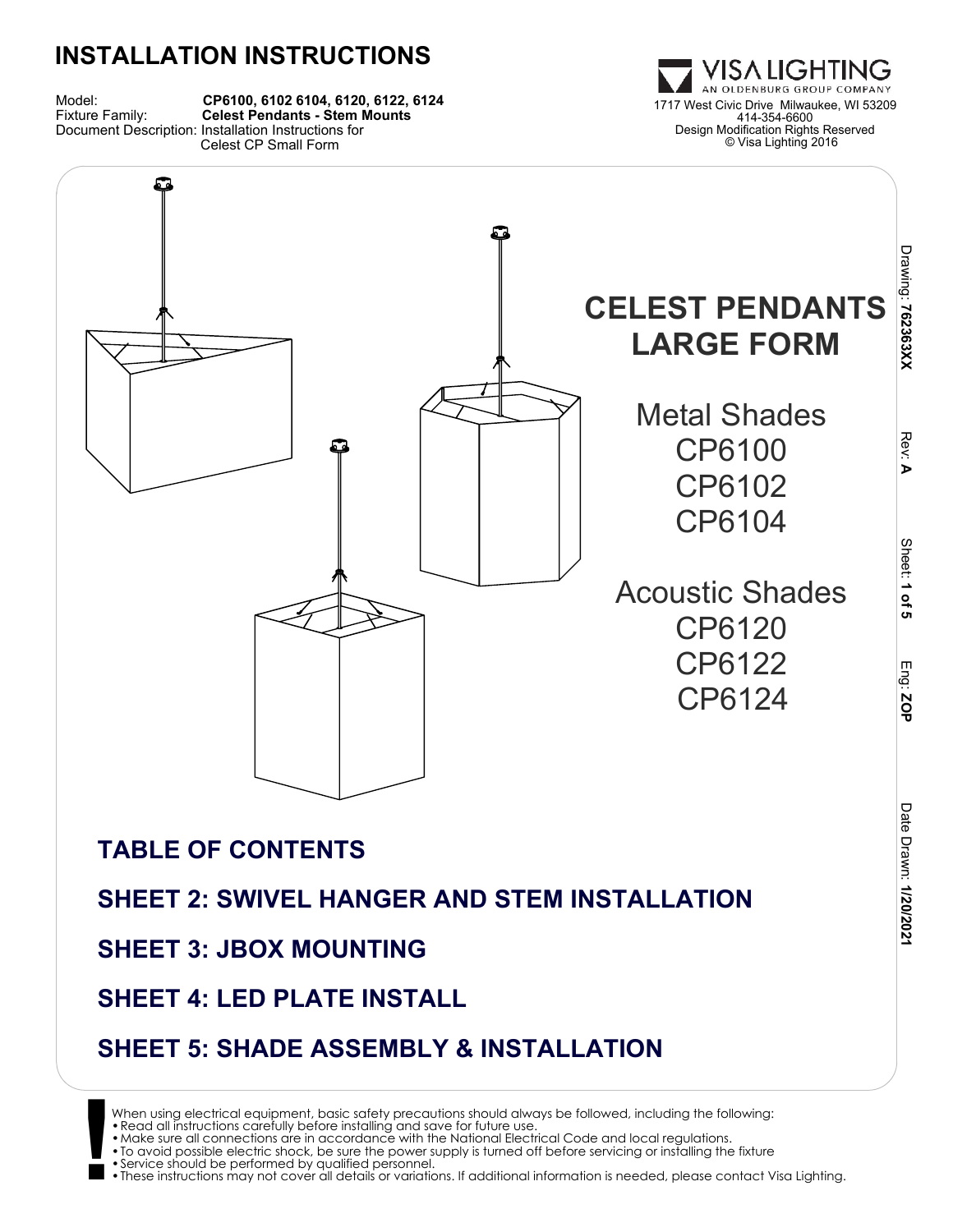#### **INSTALLATION INSTRUCTIONS** ISA LIGHTING AN OLDENBURG GROUP COMPANY Model: **CP6100, 6102 6104, 6120, 6122, 6124 CP6100, 6102 6104, 6120, 6122, 6124**<br>**Celest Pendants - Stem Mounts** 1717 West Civic Drive Milwaukee, WI 53209 414-354-6600 Design Modification Rights Reserved Document Description: Installation Instructions for Celest CP Small Form © Visa Lighting 4" OCTAGONAL ELECTRICAL JUNCTION NOTE: UPPER KNOCKOUTS BOX, 2-1/8" DEEP AND SCREW MOUNTING TABS (by others) TO BE REMOVED. SEE SHEET 6 OF 6 FOR DETAILS. CEILING MATERIAL

SWIVEL BALL-

RETAINER

FIXTURE STEM

(fixture not shown) CANOPY

#### **Preparation**

\*\*The structural support is to be suitable for a 150 pound load minimum. Please consult a structural engineer for appropriate safety factors per local and national codes. Refer to sheet 6 of 6 for more details on support options. Support Yoke is designed to fit inside of a 4" octagonal junction box, 2-1/8" deep.

### **INSTRUCTIONS**

- 1. Remove necessary knockouts and junction box screw mounting tabs as necessary (refer to sheet 6 of 6 for further details) and securely install support yoke to building structure.
- 2. Insert swivel ball/stem assembly through cast swivel plate and fasten swivel ball retainer and ground wire with screws provided.
- 3. Insert stem through canopy, pull fixture wires through stem and securely fasten stem to the fixture.
- 4. Fasten cast swivel plate to support yoke with 1/4-20 screws provided.
- 5. Make all wire connections per local and national codes.
- 6. Lift canopy in place and secure with screws provided.

•Read all instructions carefully before installing and save for future use.

•Service should be performed by qualified personnel.

Drawing: 762363XX  **762363XX**

> Rev: **A**

Sheet: 2

<u>ዒ</u>

SUPPORT YOKE NOTE: YOKE REDUCES SPACE FOR WIRING

CANOPY SCREWS

(supplied)

(style varies)

CAST SWIVEL PLATE

BY 3.5 cu in.

1/4-20 SCREWS

ANTI-ROTATION **GROOVE** 

GROUND WIRE

**<sup>!</sup>** When using electrical equipment, basic safety precautions should always be followed, including the following:

<sup>•</sup>Make sure all connections are in accordance with the National Electrical Code and local regulations. •To avoid possible electric shock, be sure the power supply is turned off before servicing or installing the fixture

<sup>•</sup>These instructions may not cover all details or variations. If additional information is needed, please contact Visa Lighting.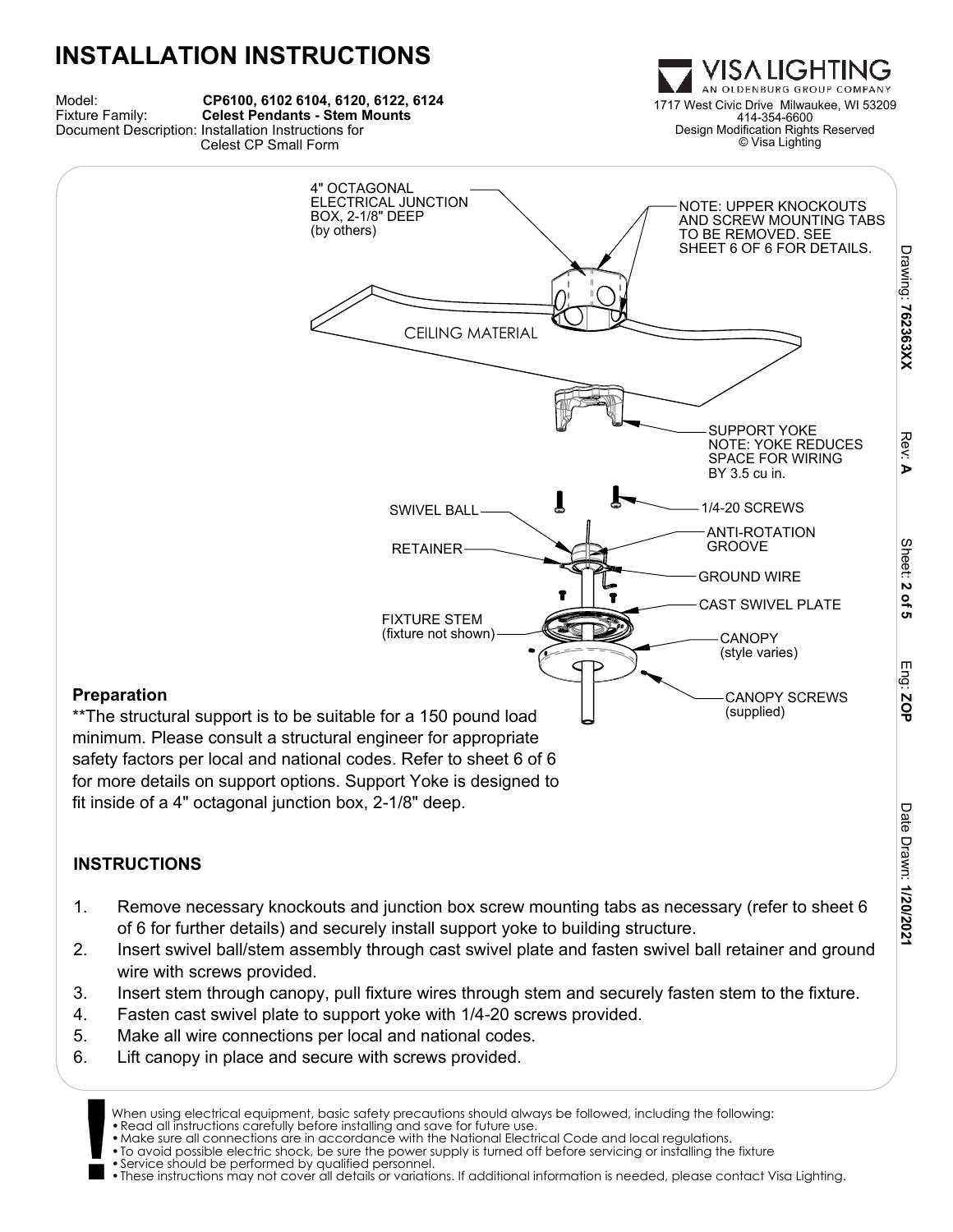

VISA LIGHTING AN OLDENBURG GROUP COMPANY 414-354-6600 Design Modification Rights Reserved © Visa Lighting



- When using electrical equipment, basic safety precautions should always be followed, including the following:<br>• Read all instructions carefully before installing and save for future use.<br>• Make sure all connections are in
	-
	-
	-
	- •These instructions may not cover all details or variations. If additional information is needed, please contact Visa Lighting.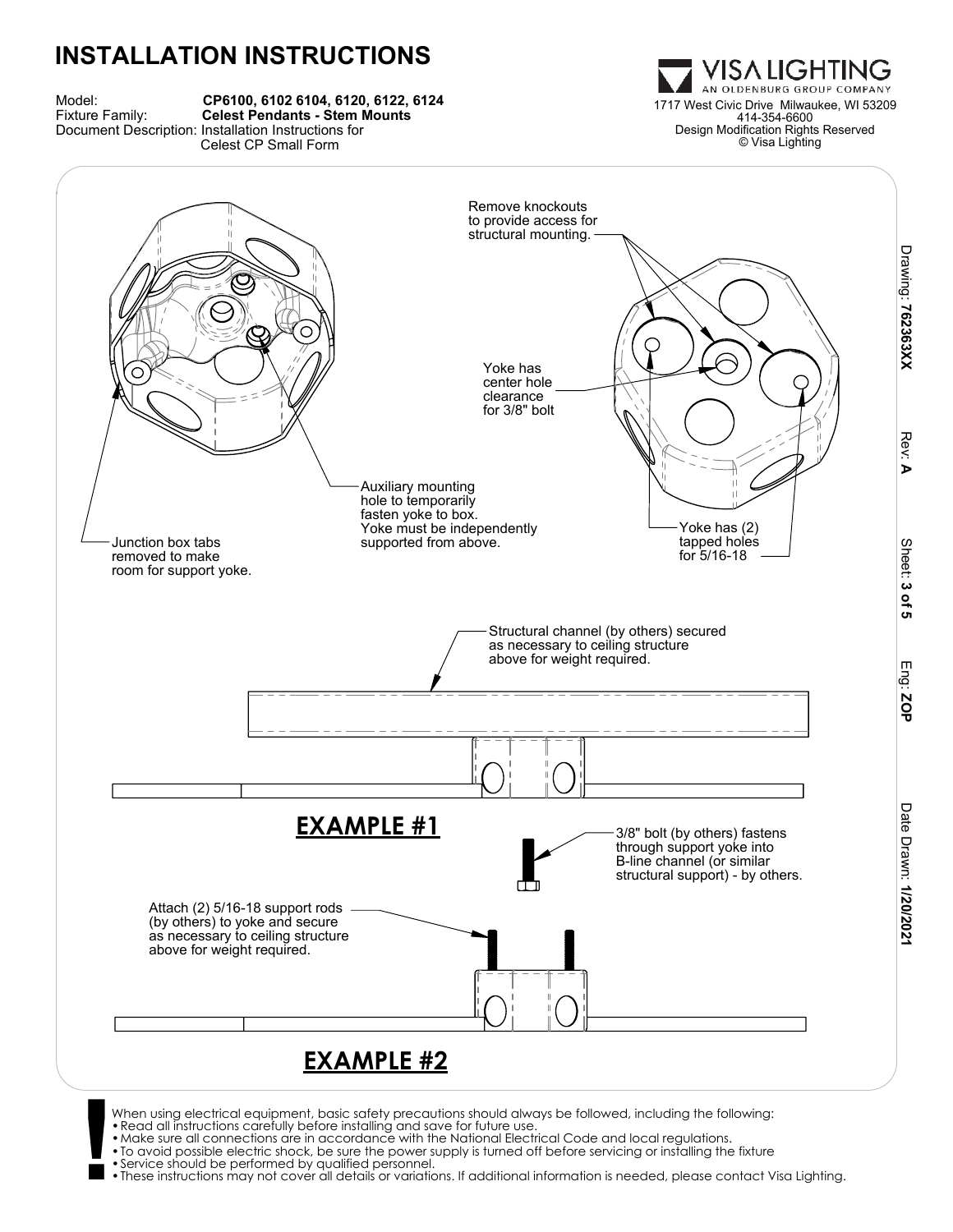| Model:<br>Fixture Family: | CP6100, 6102 6104, 6120, 6122, 6124<br><b>Celest Pendants - Stem Mounts</b> |
|---------------------------|-----------------------------------------------------------------------------|
|                           | Document Description: Installation Instructions for                         |
|                           | Celest CP Small Form                                                        |





When using electrical equipment, basic safety precautions should always be followed, including the following:<br>• Read all instructions carefully before installing and save for future use.<br>• Make sure all connections are in

- 
- •To avoid possible electric shock, be sure the power supply is turned off before servicing or installing the fixture •Service should be performed by qualified personnel.
- 

•These instructions may not cover all details or variations. If additional information is needed, please contact Visa Lighting.